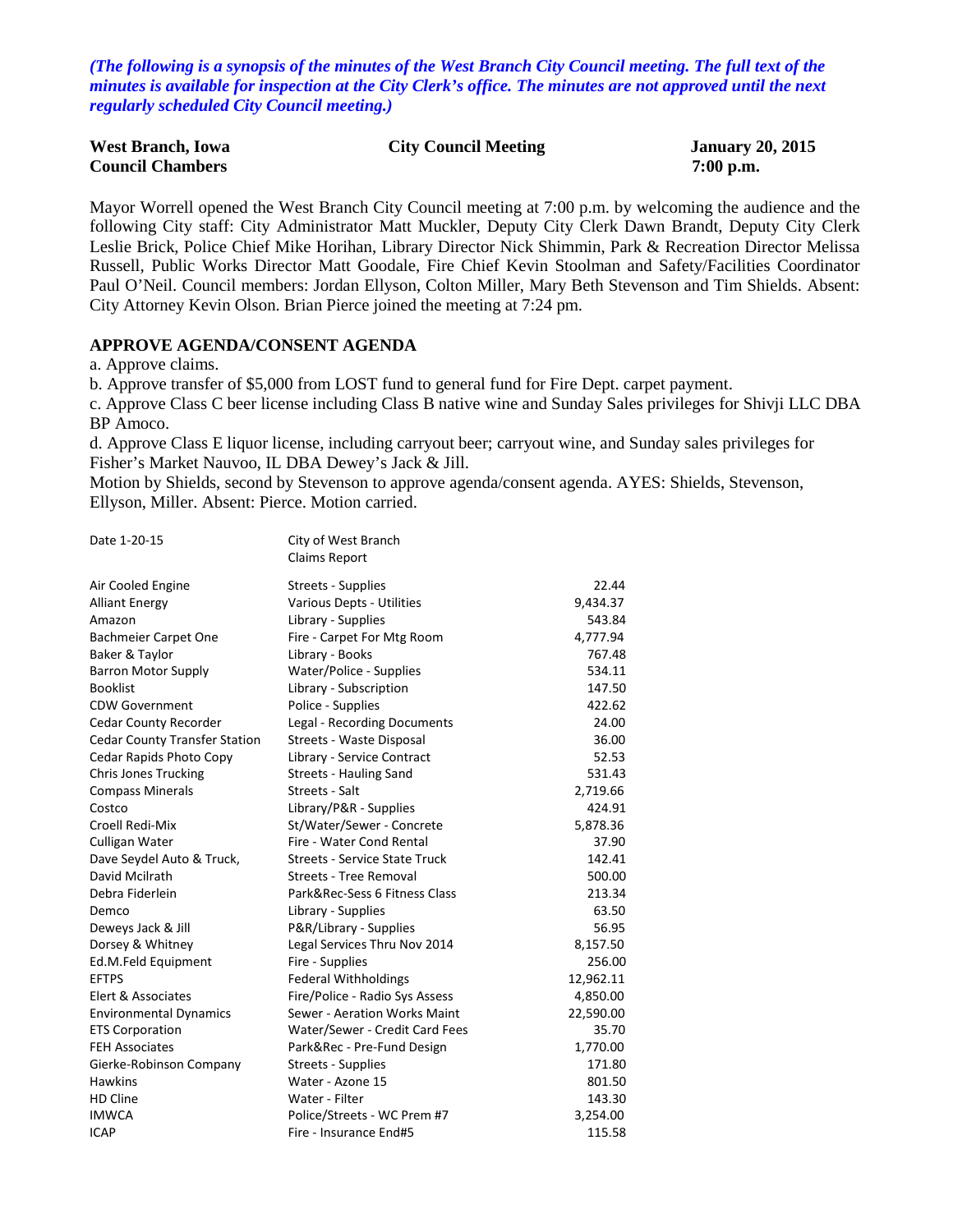| Iowa Library Association            | Library - 2015 Membership Ren       | 165.00     |
|-------------------------------------|-------------------------------------|------------|
| Iowa Municipal Finance Officers     | Admin - Annual Dues                 | 55.00      |
| Iowa One Call                       | Water/Sewer - Service               | 12.60      |
| Jodi Yeggy                          | Park&Rec-Sess 6 Fitness Class       | 213.34     |
| Joey Wenndt                         | Fire - January Fire Training        | 150.00     |
| John Deere Financial                | Streets/Cem - Supplies              | 325.41     |
| Johnson County Refuse               | Solid Waste-Recycling December      | 3,700.25   |
| Kevin Olson                         | Legal Services For Jan 2015         | 1,500.00   |
| Koch Brothers                       | Admin - Shipping For Copier         | 125.00     |
| Lenoch & Cilek                      | Admin/Water - Supplies              | 36.65      |
| <b>Liberty Communications</b>       | Various Depts - Phone Service       | 1,078.12   |
| Linn County R.E.C.                  | Streets - Utilities                 | 138.00     |
| Matt Parrott                        | Admin - Tax Forms                   | 99.86      |
| Menards                             | Water - Supplies                    | 58.26      |
| Michele England                     | Park&Rec - Fitness Classes          | 550.00     |
| <b>Midwest Janitorial Service</b>   | Lib/TH/Admin/Police - Cleaning      | 646.56     |
| Moore's Welding                     | Streets - Service Dump Truck        | 237.00     |
| Mozy Inc                            | Admin - Server Backup               | 158.95     |
| <b>National Recreation And Park</b> | Park&Rec - NRPA Membership          | 165.00     |
| Omnisite                            | Sewer - Lift Station Service        | 360.00     |
| Overdrive                           | Library - EBooks                    | 99.97      |
| Payroll Expense                     | Payroll Expense 1/2 & 1/16/15       | 55,506.82  |
| <b>Pitney Bowes</b>                 | Library - Postage Meter             | 120.00     |
| <b>Pitney Bowes</b>                 | Admin - Postage Machine             | 218.00     |
| <b>Pitney Bowes</b>                 | Water/Sewer/Admin - Postage         | 500.00     |
| Plunkett's Pest Control             | Admin - Pest Control                | 50.92      |
| Porto, Mary Lee                     | Park&Rec - Program Refund           | 66.00      |
| Qc Analytical Services              | Sewer - Testing                     | 730.00     |
| <b>Quality Engraved Signs</b>       | Admin - Nameplates                  | 103.18     |
| Quill Corp                          | Police/Admin - Supplies             | 112.10     |
| <b>RK Dixon</b>                     | Admin - Blk/Wht/Color Copies        | 284.97     |
| S & G Materials                     | Streets - Concrete Sand             | 568.34     |
| Servicemaster 380                   | T Hall- Basement Restoration        |            |
| Shanelle Peden                      |                                     | 8,665.48   |
|                                     | Cable - Videotaping                 | 300.00     |
| <b>Shawn Pierce</b>                 | Park&Rec-Sess 6 Fitness Class       | 213.34     |
| Shimmin, Nick                       | Comm&Cult - HHTD Domain Name        | 63.75      |
| <b>Terence Goerdt</b>               | Admin - Building Inspections        | 175.00     |
| Thomas, Jeanette                    | Streets - Reimb For Fence Parts     | 105.90     |
| Treasurer State Of Iowa             | Iowa Sales Tax Ach                  | 2,326.00   |
| U Of Iowa: State Hygienic Lab       | Water - Testing                     | 25.00      |
| <b>UPS</b>                          | Sewer - Shipping                    | 127.40     |
| US Bank Equipment Finance           | Library - Copier Contract           | 237.52     |
| Veenstra & Kimm Inc.                | <b>Engineering Various Projects</b> | 5,420.45   |
| <b>Verizon Wireless</b>             | Various Depts - Phone Service       | 774.16     |
| Wageworks                           | Flex - HCFSA2014 Pmt                | 10.00      |
| Walmart                             | Library - Supplies                  | 413.12     |
| <b>Water Solutions</b>              | Water - Blended Phosphate           | 2,511.00   |
| West Branch Ford                    | Police - Service Ford Taurus        | 171.19     |
| <b>West Branch Times</b>            | Legal - Publications                | 552.50     |
| <b>West Branch Repairs</b>          | Fire - Service                      | 82.40      |
| <b>WEX Bank</b>                     | Police/Streets - Fuel               | 1,236.45   |
|                                     | <b>Grand Total</b>                  | 173,984.74 |
| <b>Fund Totals</b>                  |                                     |            |
| 001 General Fund                    | 77,513.27                           |            |
| 022 Civic Center                    | 9,579.69                            |            |
| 031 Library                         | 13,978.14                           |            |
| 036 Tort Liability                  | 3,369.58                            |            |
| 110 Road Use Tax                    | 6,394.34                            |            |
| 112 Trust And Agency                | 2,883.45                            |            |
| 600 Water Fund                      | 21,725.11                           |            |
| 610 Sewer Fund                      | 38,531.16                           |            |
| 950 BC/BS Flexible Benefit          | 10.00                               |            |
| <b>Grand Total</b>                  | 173,984.74                          |            |
|                                     |                                     |            |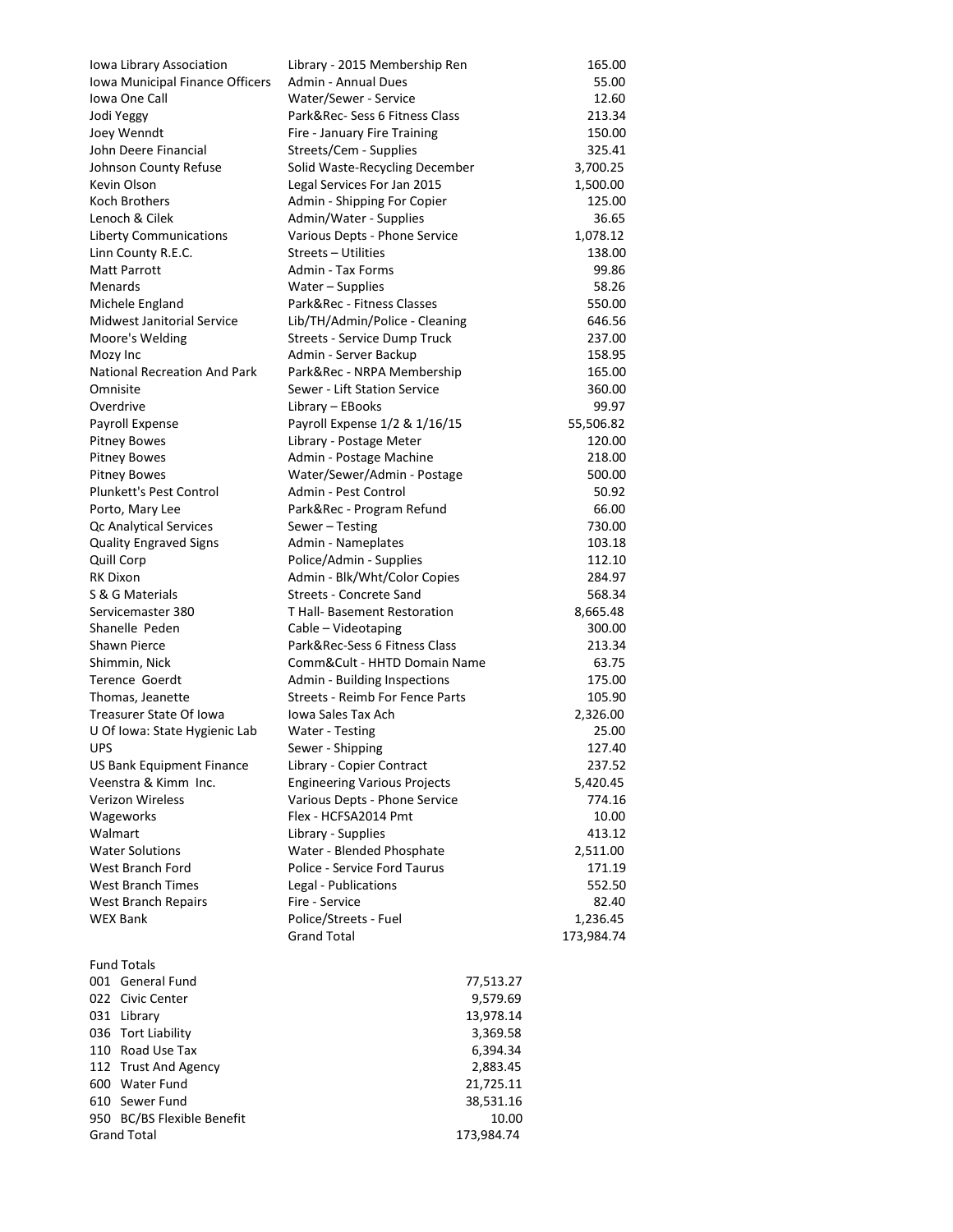## **COMMUNICATIONS/OPEN FORUM**

Michael Hughes, Plant Manager, beauty care site Iowa City Procter & Gamble addressed the Council on the immediate actions and work process improvement project that they have put in place to improve the truck parking issues in the street near the warehouse in West Branch. They have hired four security personnel since August, added a camera system, and an instant messaging program between employees. They will be training employees on best practices and installing a sign to describe the four entry lanes that will be able to accommodate pulling in eight trucks. He said they expect to see continued improvement with the new administrative processes. Councilpersons Shields and Ellyson thanked him for setting up processes to measure and improve the issue.

## **PUBLIC HEARING/NON-CONSENT AGENDA**

Resolution 1262, to fix a date of meeting for a public hearing on adopting the City of West Branch Capital Improvements Plan, Fiscal Years 2016 through 2021./Move to action.

City Administrator Muckler said this resolution will schedule a public hearing and vote to adopt option three of the Capital Improvement Plan that the Council expressed support for at a previous work session. Motion by Ellyson, second by Shields to approve Resolution 1262. AYES: Ellyson, Shields, Miller, Stevenson. Absent: Pierce. Motion carried.

Resolution 1263, declaring a board and commission training as a public purpose and approving funding for training expenses and dinner for participants./Move to action

Muckler said this training session will be provided by Jeff Schott from the University of Iowa, Institute of Public Affairs. The training will include conflict of interest, gift law and provide other guidance to members of the City's boards and commissions. A light dinner will be from 6:00 to 6:30 pm with the training beginning at 6:30 to 8:00 pm. Councilpersons Shields, Stevenson and Ellyson agreed that this is a good idea and shows appreciation for residents that volunteer their time to serve on boards and commissions.

Motion by Stevenson, second by Ellyson to approve Resolution 1263. AYES: Stevenson, Ellyson, Miller, Pierce, Shields. Motion carried.

## **CITY STAFF REPORTS**

Public Works Director Matt Goodale – Snow and Ice Policy.

The current snow and ice policy discourages plowing between the hours of 8:00 p.m. to 4:00 a.m. Goodale reported that the new policy sequence of service will allow snow plowing at any hour of the day.

City Engineer Dave Schechinger – Residential Plot Plans.

Schechinger noted past problems with residential development and asked if Council was still interested in pursuing an individual residential lot site plan permit process. Council was in agreement to start planning this process and setting the fee for this permit.

#### Main Street West Branch Executive Director Mackenzie Krob - Dessert Auction Fundraiser on Saturday February 7, 2015 at Brick Arch Winery & New Main Street West Branch App.

Krob announced the 3rd annual dessert auction fundraiser will take place on Saturday, February 7th at 7:00 pm and invited all to attend. She also gave an update on the Main Street app.

#### Fire Chief Kevin Stoolman – Rescue Truck Update.

Stoolman updated the Council on the sale of the old rescue truck. The City has received a \$10,000 check to hold the truck and is hoping to receive a total of \$58,500 for the sale. The new rescue truck is scheduled to be delivered by June 1, 2015.

Police Chief Mike Horihan and Fire Chief Kevin Stoolman – Public Safety Radio System Assessment Report. Horihan and Stoolman reported on the Elert public safety radio system assessment. The law enforcement standard will be changing to a P25 system and the Police department current city repeater system will no longer function with the Cedar County equipment in December 2015. Council agreed that they would like to have further discussion with representatives from Elert & Associates concerning the Public Safety radio options.